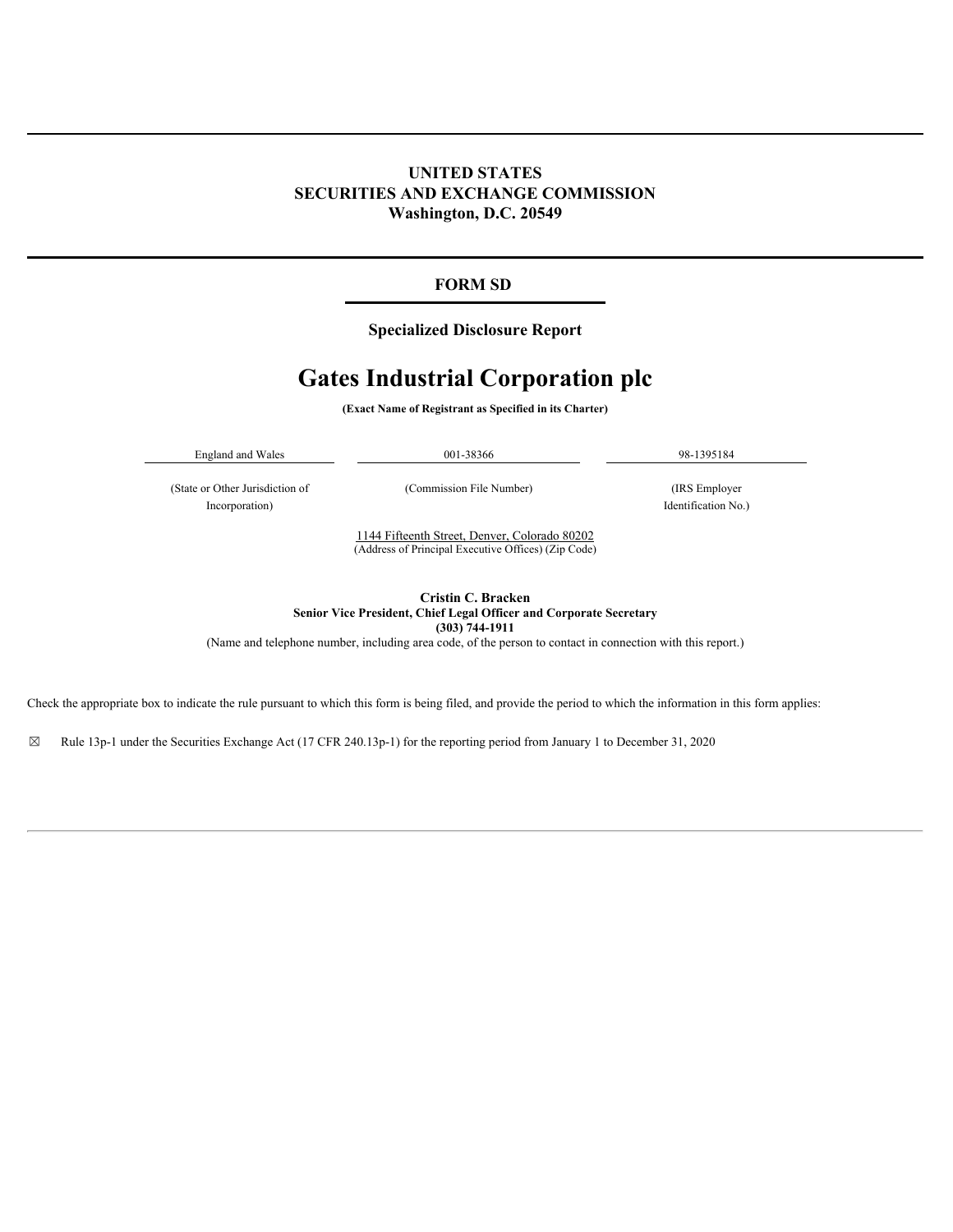## **Section 1 – Conflict Minerals Disclosure**

#### **Item 1.01 Conflict Minerals Disclosure and Report**

A copy of the Conflict Minerals Report of Gates Industrial Corporation plc (the "Company") for the calendar year ended December 31, 2020, is filed as Exhibit 1.01 hereto and is publicly available on the Company's website at https://www.gates.com/us/en/about-us/policies. The contents of the Company's website referred to in this Specialized Disclosure Report are not incorporated by reference into this Specialized Disclosure Report.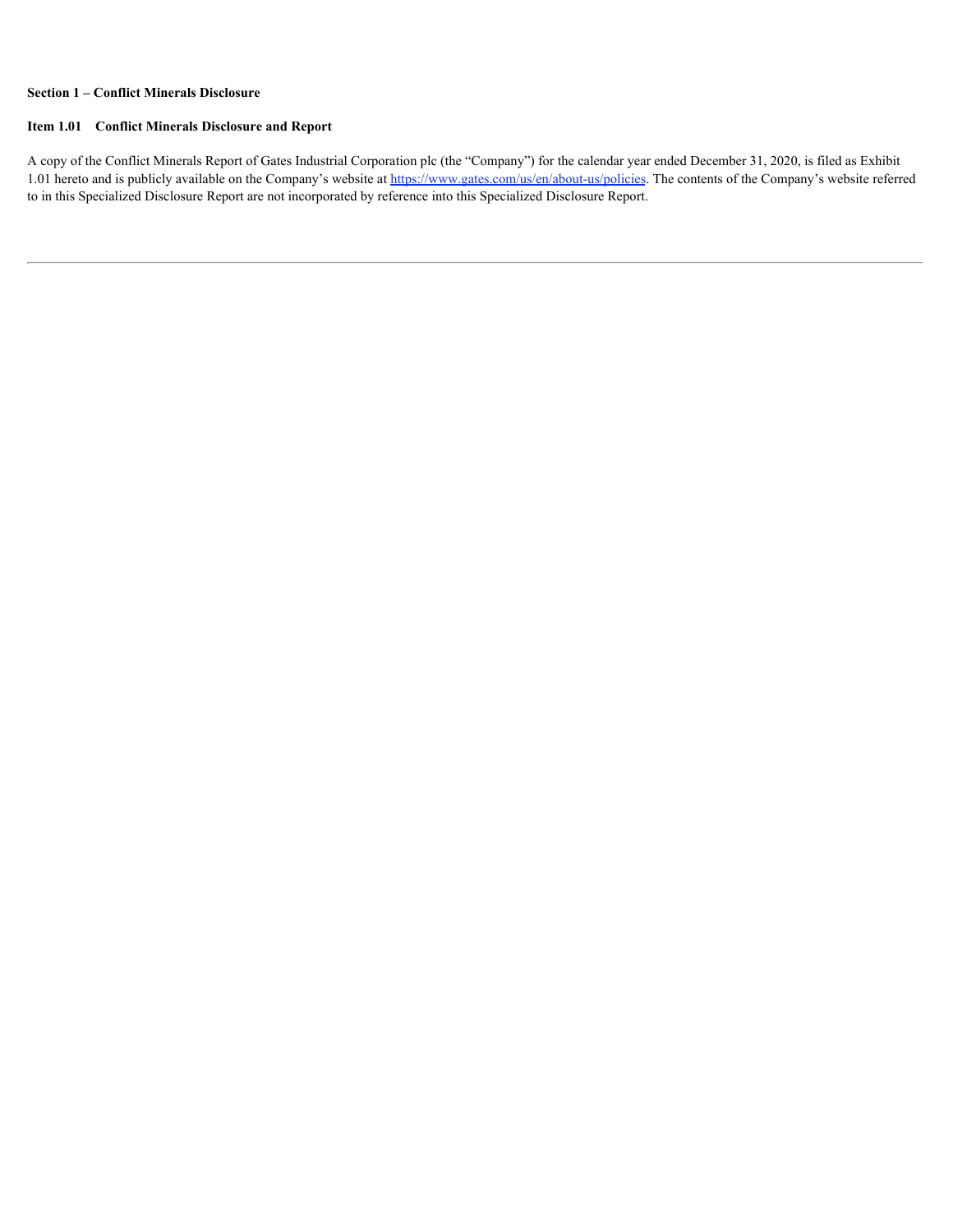# **Item 1.02 Exhibit**

The Conflict Minerals Report required by Item 1.01 is filed as Exhibit 1.01 to this Specialized Disclosure Report.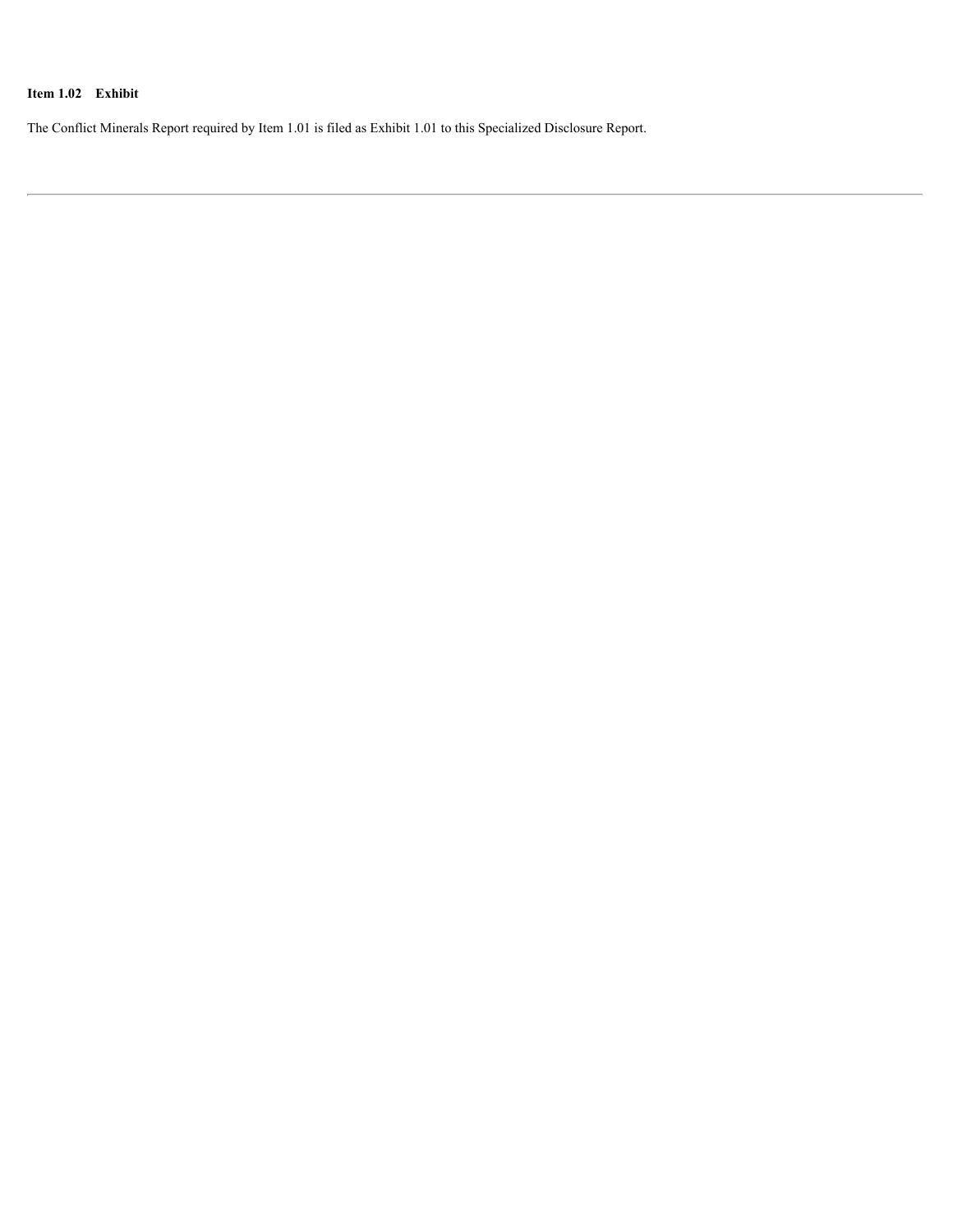## **Section 2 – Exhibits**

# **Item 2.01 Exhibits**

The following exhibit is filed as part of this Specialized Disclosure Report:

Exhibit 1.01 [Conflict Minerals Report of Gates Industrial Corporation plc](#page-5-0)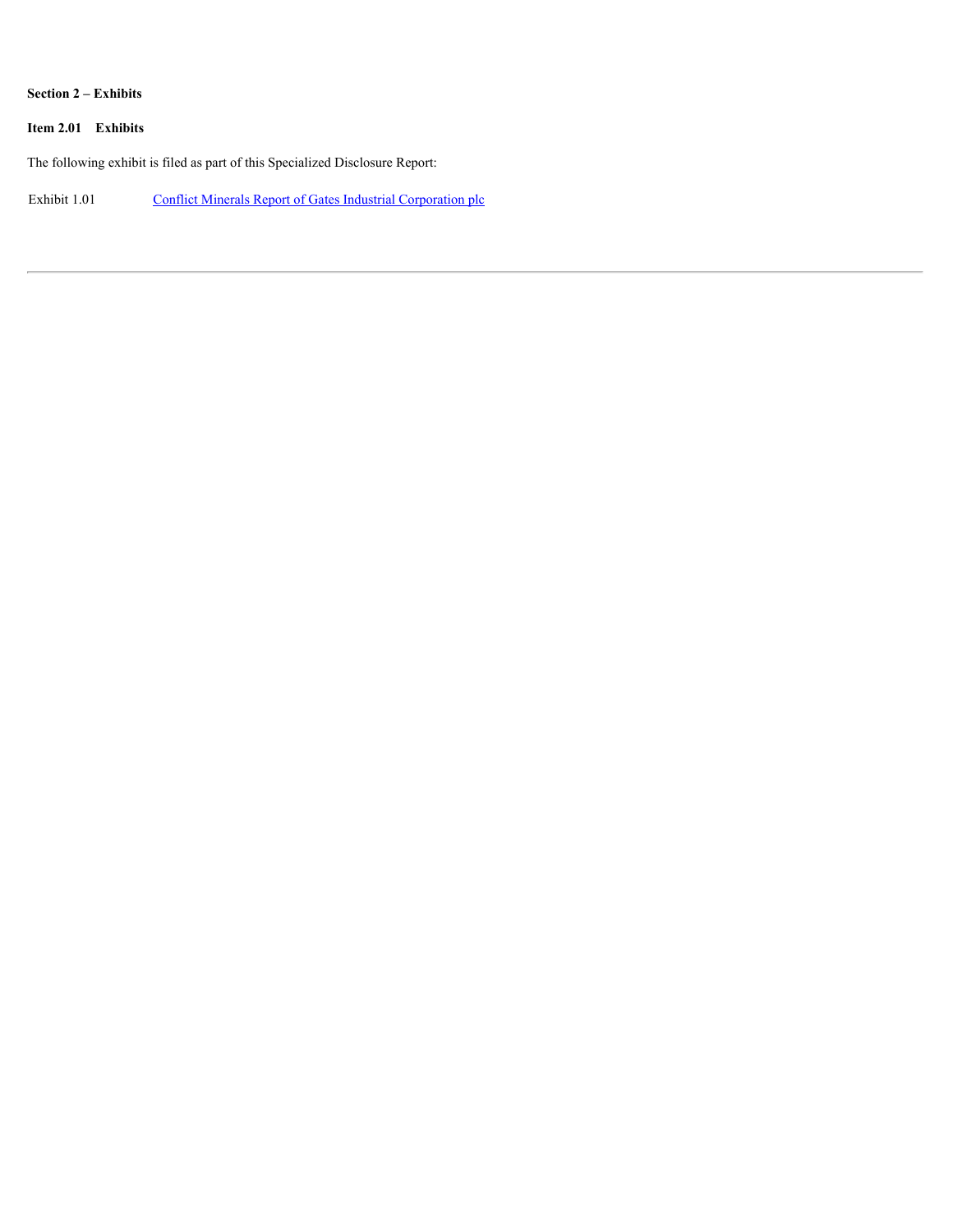#### **SIGNATURES**

Pursuant to the requirements of the Securities Exchange Act of 1934, the registrant has duly caused this report to be signed on its behalf by the duly authorized undersigned.

#### GATES INDUSTRIAL CORPORATION PLC (Registrant)

By: /s/ Cristin C. Bracken

Name: Cristin C. Bracken

Title: Senior Vice President, Chief Legal Officer and Corporate Secretary

Date: May 28, 2021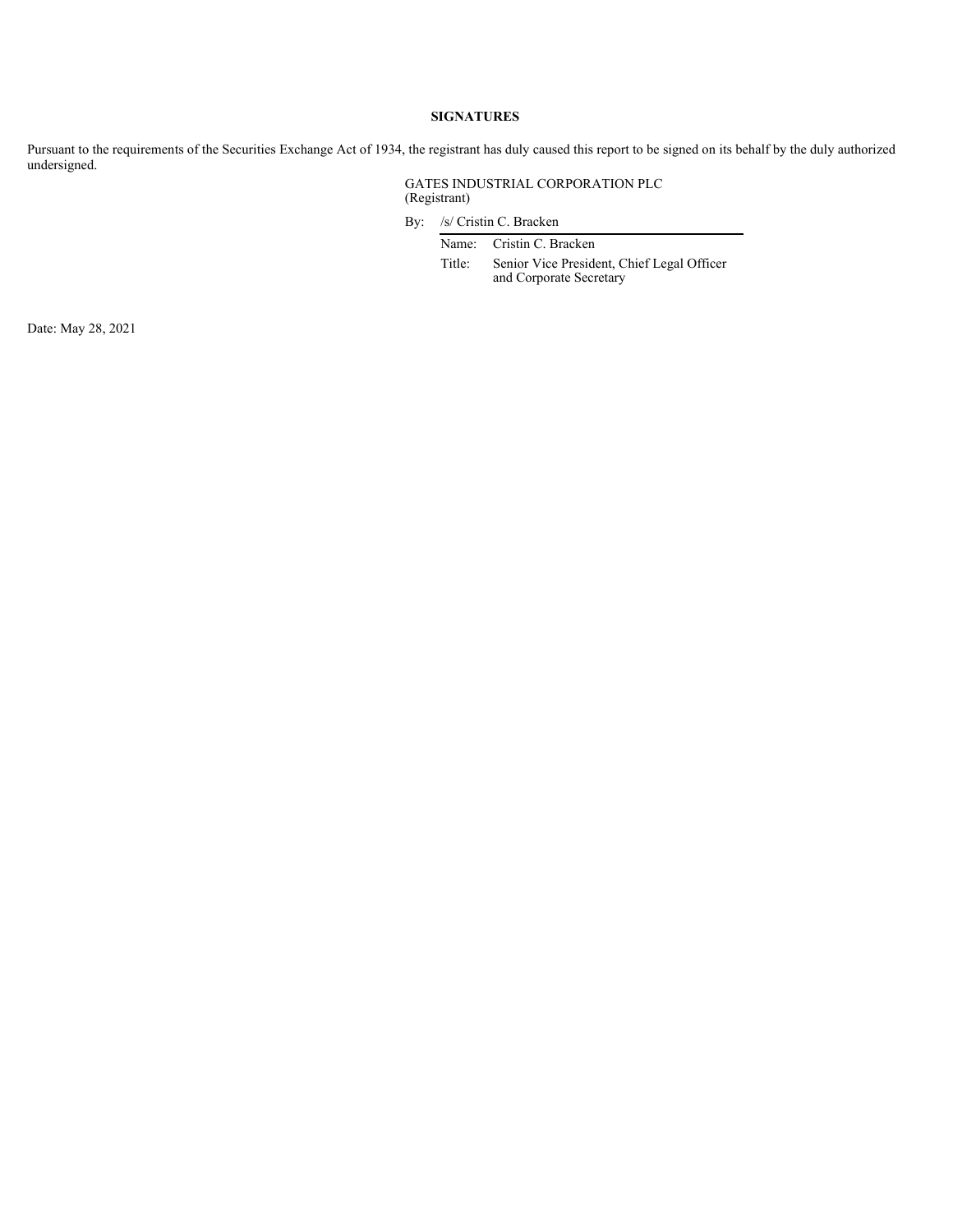#### **Gates Industrial Corporation plc Conflict Minerals Report For the Reporting Period from January 1, 2020 to December 31, 2020**

<span id="page-5-0"></span>*This Conflict Minerals Report (this "Report") contains forward-looking statements within the meaning of Section 27A of the Securities Act of 1933, as amended, and Section 21E of the Securities Exchange Act of 1934, as amended (the "Exchange Act"), that reflect management's current views with respect to future events, including evaluation of the due diligence process and risk mitigation steps. Such forward-looking statements are subject to various risks and uncertainties. Accordingly, there can be no assurance these future events will occur as anticipated. Investors are urged to consider carefully the disclosure in our filings with the Securities and Exchange Commission (the "SEC"), which are accessible on the SEC's website at www.sec.gov.*

This Report is presented by Gates Industrial Corporation plc (collectively with its consolidated subsidiaries, the "Company") to comply with Rule 13p-1 under the Exchange Act (the "Rule") for the reporting period from January 1, 2020 to December, 31, 2020 (the "Reporting Period").

The SEC adopted the Rule to implement reporting and disclosure requirements related to conflict minerals as directed by the Dodd-Frank Wall Street Reform and Consumer Protection Act of 2010. The Rule imposes certain obligations on SEC registrants whose manufactured products contain conflict minerals that are necessary to the functionality or production of their products. Conflict Minerals are defined as cassiterite, columbite-tantalite (coltan), gold, wolframite, or their derivatives, which are limited to tin, tantalum, and tungsten (collectively, "3TG").

The design of the Company's due diligence and related results are described below. A copy of this Report for the Reporting Period is publicly available on the Company's website at https://www.gates.com/us/en/about-us/policies. The contents of the Company's website referred to in this Report are not incorporated by reference into this Report.

## **I. Company Overview**

The Company manufactures a wide range of power transmission and fluid power products and components for a large variety of industrial and automotive applications, both in the aftermarket and first-fit channels, throughout the world. The Company's power transmission products include elastomer drive belts and related components. The Company's fluid power products include hoses, tubing and fittings.

The Company has adopted a Conflict Minerals Policy that governs the supply of 3TG in its supply chain. The policy is publicly available on the Company's website at https://www.gates.com/us/en/about-us/policies.

#### **II. Reasonable Country of Origin Inquiry and Due Diligence Process**

#### **A. Design Framework**

For the Reporting Period, the Company conducted a good faith, reasonable country of origin inquiry ("RCOI") of the 3TG minerals that are necessary to the functionality or production of the products that the Company manufactured or contracted with others to manufacture during the Reporting Period. This good faith RCOI was reasonably designed to determine whether any 3TG found in the Company's products originated in the Democratic Republic of the Congo and adjoining countries, as defined in Form SD (collectively, the "Covered Countries"), and whether any 3TG may be from recycled or scrap sources, in accordance with the Rule and related guidance provided by the SEC.

The Company's due diligence measures are based on the Due Diligence Guidance for Responsible Supply Chains of Minerals from Conflict-Affected and High-Risk Areas, and related supplements, published by the Organization for Economic Cooperation and Development ("OECD"). The Company is a downstream company in the supply chain, and its due diligence practices were tailored accordingly. Pursuant to the OECD framework, the Company undertook to: (a) establish company management systems; (b) identify and assess risks in the supply chain; (c) design and implement a strategy to respond to identified risks; (d) carry out independent audit and due diligence practices; and (e) report on the results of the Company's supply chain due diligence.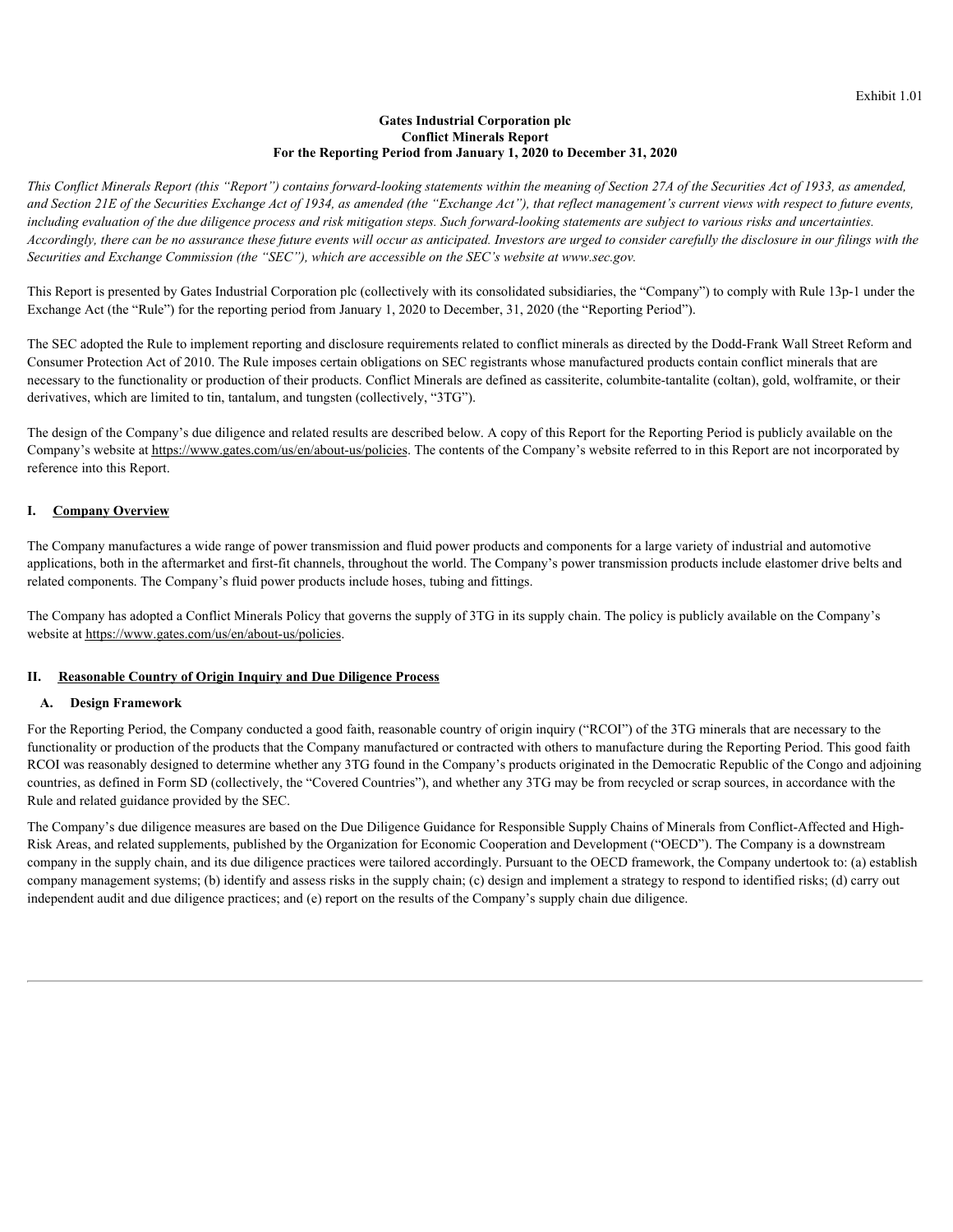## **B. Reasonable Country of Origin Inquiry**

The Company's global supply chain is complex. The Company has a substantial number of suppliers globally from which it purchases raw materials, components, and products for its fluid power and power transmission products. Our supply chain is multi-tiered and the Company is many levels removed from the mines, smelters, and refiners. The Company does not make purchases of 3TG directly from mines, smelters, or refiners. As a result, the Company necessarily relies upon its direct suppliers to provide information on the origin of the 3TG contained in products, components, and materials supplied to the Company, including sources of 3TG that are supplied to the direct suppliers from lower tier suppliers. The Company works with its direct suppliers to identify, where possible, the smelters and/or refiners and countries of origin of the 3TG.

During the Reporting Period, the Company continued to identify direct suppliers it believed could potentially provide materials, components or products containing 3TG (the "Relevant Suppliers") to the Company. The Relevant Suppliers received supplier surveys, asking whether the materials, components, or products supplied to the Company contained any 3TG minerals. Relevant Suppliers responding in the affirmative were then asked to use the Responsible Minerals Initiative Conflict Minerals Reporting Template ("CMRT") to identify its 3TG smelters and refiners and associated countries of origin. For the Reporting Period, the Company obtained representations from approximately 79.5% (as it relates to tin) and 50% (as it relates to tungsten) of the Relevant Suppliers.

This process revealed the presence of tin and tungsten in a limited number of the Company's products, resulting from 3TG-containing materials, components, or products provided by a small number of suppliers. See Annex A to this Report for a summary of smelters identified by Relevant Suppliers. Verified smelters are those listed by the Responsible Minerals Initiative ("RMI") or the U.S. Department of Commerce as known metal processors. Despite its due diligence efforts, the Company does not have sufficient information with respect to the Reporting Period to determine the country of origin of all of the 3TG that may be contained in its products. The Company notes that, upon information and belief, one or more smelters identified in Annex A (e.g. Malaysia Smelting Corporation (MSC)) does source some of its tin from the Covered Countries of Democratic Republic of the Congo, Rwanda, Burundi, and Uganda. Nevertheless, most smelters identified by the Company's suppliers were found in RMI's list of verified smelters and the Company has no reason to believe or evidence to suggest that any of the 3TG contained in its products finances armed conflict in the DRC region.

## **C. Due Diligence Measures**

The Company has undertaken the following due diligence measures:

## *a) Establishment of company management systems*

The Company has taken steps to develop a strong company management system pertaining to the use of 3TG in its products and supply chain. These steps include:

- Establishment of a Conflict Minerals Policy (publicly available at: https://www.gates.com/us/en/about-us/policies);
- Maintenance of an internal, cross-functional team to support supply chain due diligence; and
- Implementation of internal processes for drafting the supplier survey, contacting Relevant Suppliers (including follow-up procedures), managing supplier responses, identifying smelters/refiners in the supply chain, and putting together the Company's own CMRT for its customers.

# *b) Identification and Assessment of Risks in the Supply Chain*

As a downstream user of products, components, and materials containing 3TG, the Company is multiple levels removed from the mines from which such 3TG originated, and the smelters and refiners who processed those minerals. The Company continued to assess its supply chain risks and work with its suppliers to develop greater supply chain transparency. As discussed above, the Company solicited Relevant Suppliers using due diligence tools such as a supplier survey letter and the RMI's CMRT. Additional due diligence steps utilized to help identify and assess risks in the supply chain include: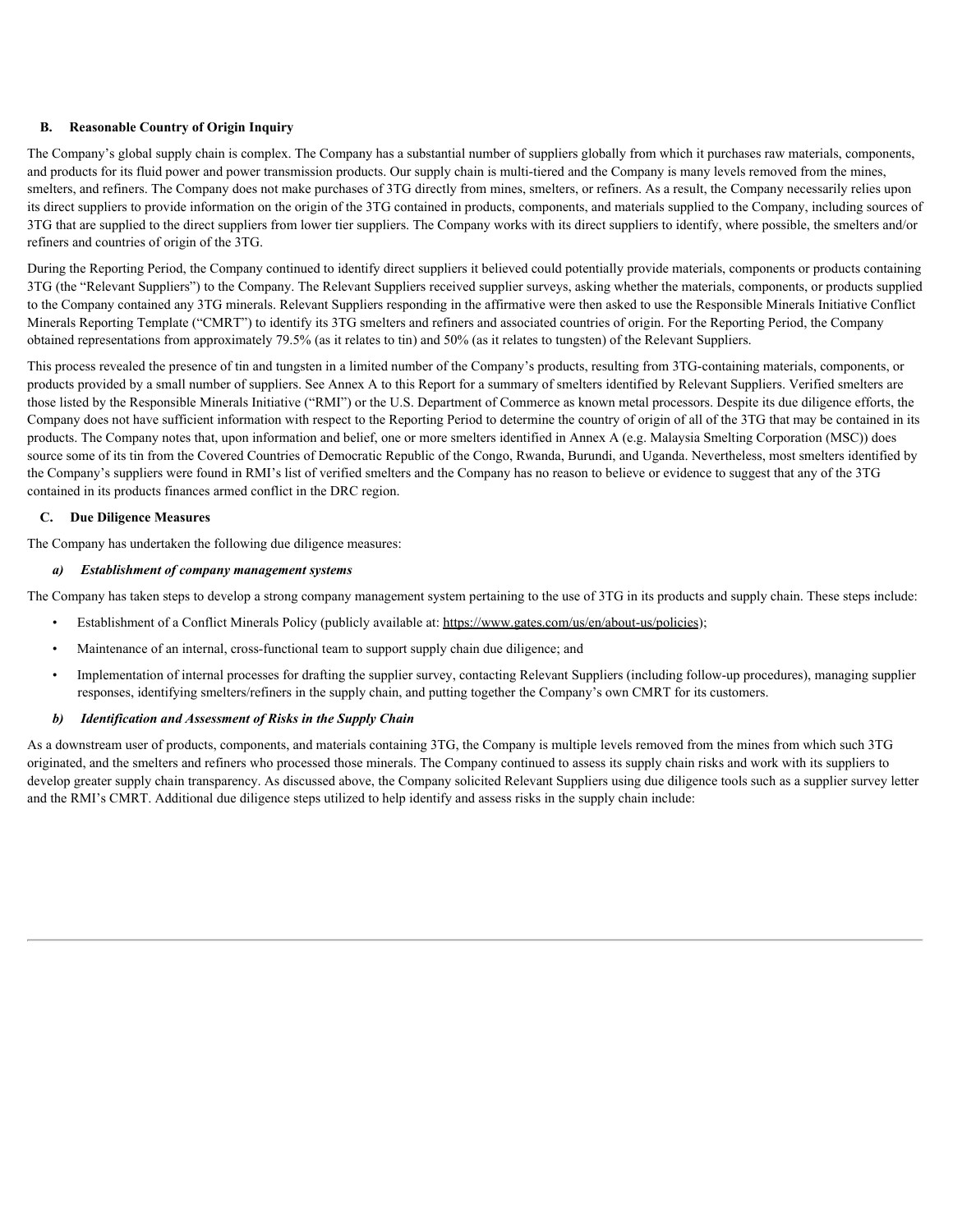- Conducting an informed internal analysis with a cross-functional team regarding the types of products, components, and materials supplied to the Company, in order to identify the Relevant Suppliers that may supply products, components, and materials containing 3TG to the Company;
- Implementing internal measures to strengthen company engagement with Relevant Suppliers; and
- Implementing follow-up procedures and additional solicitation requests for suppliers that did not respond or that failed to provide sufficient information.

The Company verified the information provided by our suppliers (to the extent reasonably possible) by comparing it to the publicly-available information contained on the RMI website and in RMI's CMRT forms.

#### *c) Design and Implementation of a Strategy to Respond to Identified Risks*

To respond to identified risks, the Company has developed due diligence procedures and a Conflict Minerals Policy, as referenced herein. The Company also requires its suppliers to perform due diligence into their respective supply chains to determine whether products sold to the Company contain 3TG, and whether such minerals are sourced from conflict-free smelters and refiners. This requirement is set forth in, among other things, the Gates Supplier Code of Conduct. The Company also uses a cross-functional team to conduct its due diligence process, which includes occasional reporting of the progress and reporting of any concerns to senior management in the procurement division.

The Company intends to continue to evaluate its due diligence program in accordance with the provisions of the Rule. This includes annual solicitation of suppliers and periodic review of the criteria used to select suppliers for solicitation. The Company will continue to engage with its suppliers to identify the 3TG used within its supply chain, as well as the origin and chain of custody of the 3TG, and will continue to work to increase the response rate for the RCOI process and the Company's visibility into the relevant country of origin information. To the extent any supplier is found to be using non-conformant smelters or refiners within its supply chain, the Company intends to engage with that supplier and re-communicate our requirement for suppliers to commit to be conflict-free.

#### *d) Carrying Out of Independent Audit and Due Diligence Practices*

Where possible, the Company has relied on third-party assurances and certifications. For example, the Company accepted as reliable any smelter that is part of RMI's verified smelter list. To the extent other audited supplier certifications are provided to the Company, the Company would consider reliance on a case-bycase basis.

#### *e) Reporting of the Results of the Company's Supply Chain Due Diligence*

The Company publicly communicates its Conflict Minerals Policy, its CMRT, and this Conflict Minerals Report on its website.

## **D. Future Risk Mitigation Efforts**

The Company intends to continue to evaluate its due diligence program in accordance with the provisions of the Rule. This includes conducting additional inquiries to improve transparency, following-up on incomplete responses or no responses from the Company's supply chain, and evaluating and managing any related risks.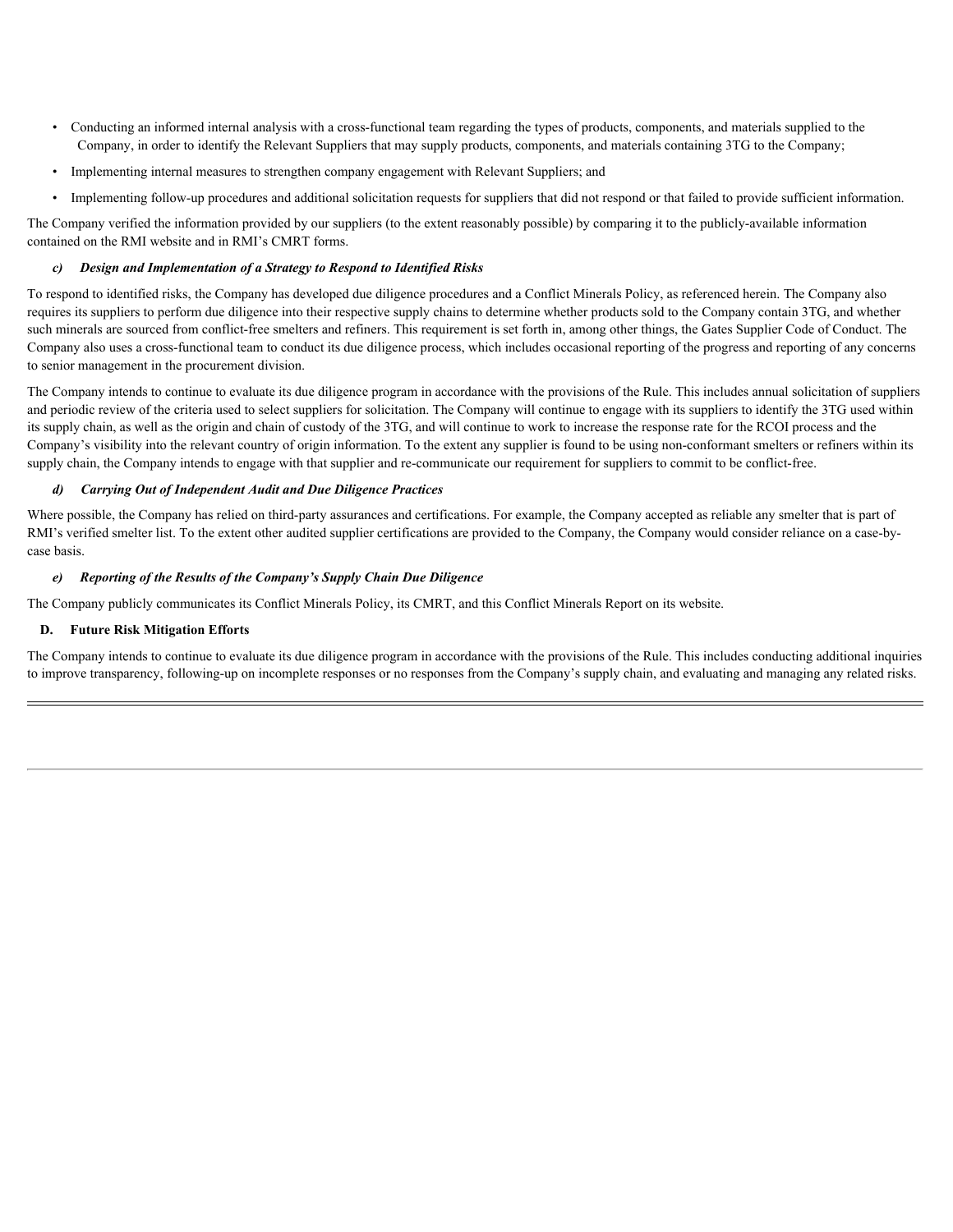**Annex A**

| <b>Metal</b> | <b>Smelter Name</b>                                           | <b>RMI</b> Smelter ID |
|--------------|---------------------------------------------------------------|-----------------------|
| Tungsten     | <b>ACL Metais Eireli</b>                                      | CID002833             |
| Tungsten     | Albasteel Industria e Comercio de Ligas Para Fundicao Ltd.    | CID003427             |
| Tungsten     | A.L.M.T. Corp.                                                | CID000004             |
| Tungsten     | Asia Tungsten Products Vietnam Ltd.                           | CID002502             |
| Tungsten     | Chenzhou Diamond Tungsten Products Co., Ltd.                  | CID002513             |
| Tungsten     | Chongyi Zhangyuan Tungsten Co., Ltd.                          | CID000258             |
| Tungsten     | China Molybdenum Co., Ltd.                                    | CID002641             |
| Tungsten     | Fujian Ganmin RareMetal Co., Ltd.                             | CID003401             |
| Tungsten     | Fujian Jinxin Tungsten Co., Ltd.                              | CID000499             |
| Tungsten     | Ganzhou Haichuang Tungsten Co., Ltd.                          | CID002645             |
| Tungsten     | Ganzhou Huaxing Tungsten Products Co., Ltd.                   | CID000875             |
| Tungsten     | Ganzhou Jiangwu Ferrotungsten Co., Ltd.                       | CID002315             |
| Tungsten     | Ganzhou Seadragon W & Mo Co., Ltd.                            | CID002494             |
| Tungsten     | Global Tungsten & Powders Corp.                               | CID000568             |
| Tungsten     | Guangdong Xianglu Tungsten Co., Ltd.                          | CID000218             |
| Tungsten     | H.C. Starck Smelting GmbH & Co. KG                            | CID002542             |
| Tungsten     | H.C. Starck Tungsten GmbH                                     | CID002541             |
| Tungsten     | Hunan Chenzhou Mining Co., Ltd.                               | CID000766             |
| Tungsten     | Hunan Chuangda Vanadium Tungsten Co., Ltd. Wuji               | CID002579             |
| Tungsten     | Hunan Chunchang Nonferrous Metals Co., Ltd.                   | CID000769             |
| Tungsten     | Hunan Litian Tungsten Industry Co., Ltd.                      | CID003182             |
| Tungsten     | Hydrometallurg, JSC                                           | CID002649             |
| Tungsten     | Japan New Metals Co., Ltd.                                    | CID000825             |
| Tungsten     | Jiangwu H.C. Starck Tungsten Products Co., Ltd.               | CID002551             |
| Tungsten     | Jiangxi Gan Bei Tungsten Co., Ltd.                            | CID002321             |
| Tungsten     | Jiangxi Tonggu Non-ferrous Metallurgical & Chemical Co., Ltd. | CID002318             |
| Tungsten     | Jiangxi Xinsheng Tungsten Industry Co., Ltd.                  | CID002317             |
| Tungsten     | Jiangxi Yaosheng Tungsten Co., Ltd.                           | CID002316             |
| Tungsten     | JSC "Kirovgrad Hard Alloys Plant"                             | CID003408             |
| Tungsten     | Kennametal Fallon                                             | CID000966             |
| Tungsten     | Kennametal Huntsville                                         | CID000105             |
| Tungsten     | KGETS Co., Ltd.                                               | CID003388             |
|              | Lianyou Metals Co., Ltd.                                      | CID003407             |
| Tungsten     | Malipo Haiyu Tungsten Co., Ltd.                               | CID002319             |
| Tungsten     |                                                               |                       |
| Tungsten     | Masan Tungsten Chemical LLC (MTC)                             | CID002543             |
| Tungsten     | Moliren Ltd.                                                  | CID002845             |
| Tungsten     | Niagara Refining LLC                                          | CID002589             |
| Tungsten     | Philippine Chuangxin Industrial Co., Inc.                     | CID002827             |
| Tungsten     | Tejing (Vietnam) Tungsten Co., Ltd.                           | CID001889             |
| Tungsten     | Unecha Refractory metals plant                                | CID002724             |
| Tungsten     | Wolfram Bergbau und Hutten AG                                 | CID002044             |
| Tungsten     | Woltech Korea Co., Ltd.                                       | CID002843             |
| Tungsten     | Xiamen Tungsten Co., Ltd.                                     | CID002082             |
| Tungsten     | Xiamen Tungsten (H.C.) Co., Ltd.                              | CID002320             |
| Tungsten     | Xinfeng Huarui Tungsten & Molybdenum New Material Co., Ltd.   | CID002830             |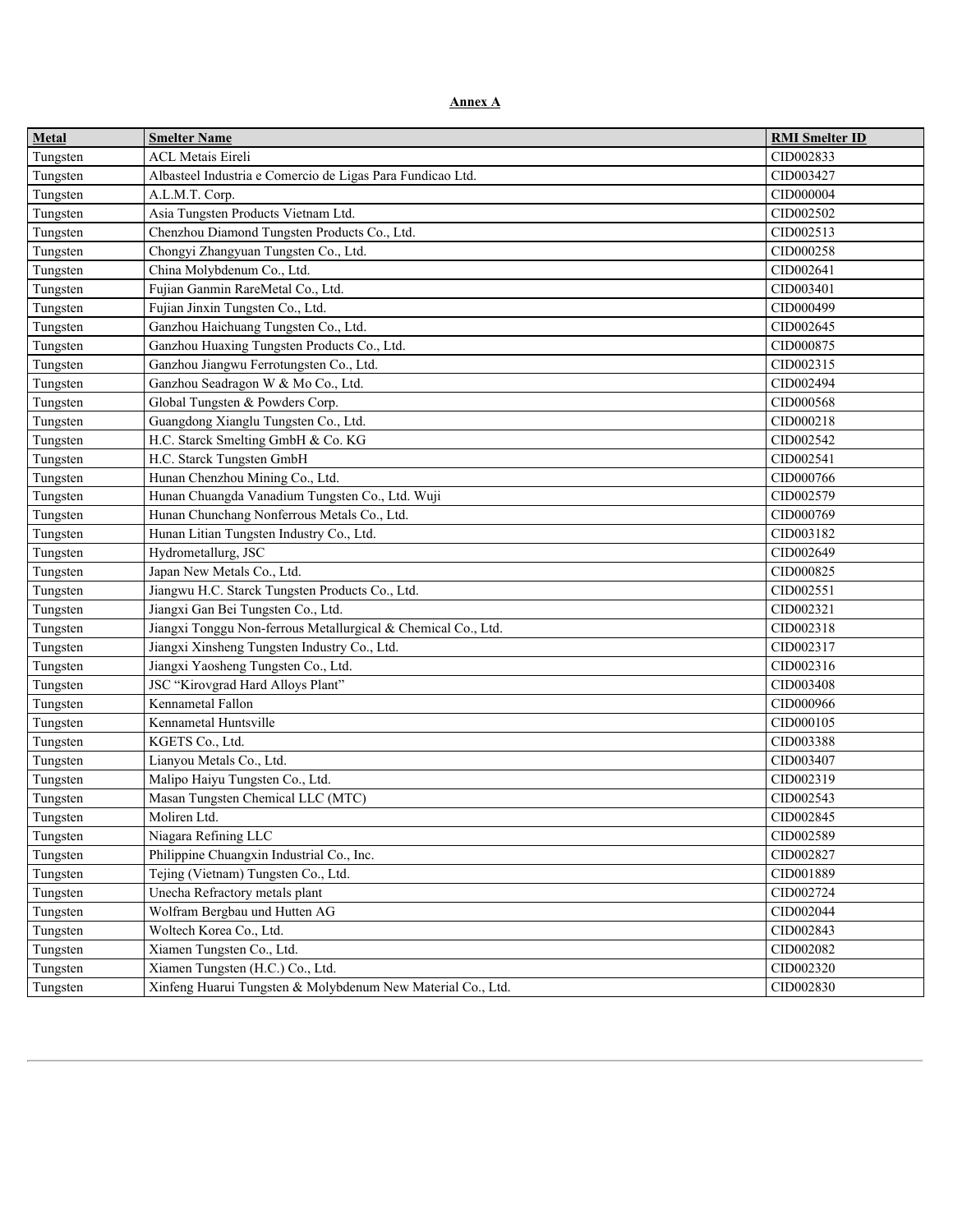| Tin | Alpha                                             | CID000292 |
|-----|---------------------------------------------------|-----------|
| Tin | Chenzhou Yunxiang Mining and Metallurgy Co., Ltd. | CID000228 |
| Tin | Chifeng Dajingzi Tin Industry Co., Ltd.           | CID003190 |
| Tin | China Tin Group Co., Ltd.                         | CID001070 |
| Tin | CV Dua Sekawan                                    | CID002592 |
| Tin | CV Venus Inti Perkasa                             | CID002455 |
| Tin | Dowa                                              | CID000402 |
| Tin | <b>EM Vinto</b>                                   | CID000438 |
| Tin | Estanho de Rondonia S.A.                          | CID000448 |
| Tin | Fenix Metals                                      | CID000468 |
| Tin | Gejiu Jinye Mineral Company                       | CID002859 |
| Tin | Gejiu Kai Meng Industry and Trade LLC             | CID000942 |
| Tin | Gejiu Non-Ferrous Metal Processing Co., Ltd.      | CID000538 |
| Tin | Gejiu Yunxin Nonferrous Electrolysis Co., Ltd.    | CID001908 |
| Tin | Gejiu Zili Mining and Metallurgy Co., Ltd.        | CID000555 |
| Tin | Guangdong Hanhe Non-Ferrous Metal Co., Ltd.       | CID003116 |
| Tin | HuiChang Hill Tin Industry Co., Ltd.              | CID002844 |
| Tin | HuiChang Jinshunda Tin Co., Ltd.                  | CID000760 |
| Tin | Jiangxi New Nanshan Technology Ltd.               | CID001231 |
| Tin | Luna Smelter, Ltd.                                | CID003387 |
| Tin | Magnu's Minerais Metais e Ligas Ltda.             | CID002468 |
| Tin | Malaysia Smelting Corporation (MSC)               | CID001105 |
| Tin | Ma'anshan Weitai Tin Co., Ltd.                    | CID003379 |
| Tin | Melt Metais e Ligas S.A.                          | CID002500 |
| Tin | Metallic Resources, Inc.                          | CID001142 |
| Tin | Metallo Belgium N.V.                              | CID002773 |
| Tin | Metallo Spain S.L.U.                              | CID002774 |
| Tin | Mineracao Taboca S.A.                             | CID001173 |
| Tin | Minsur                                            | CID001182 |
| Tin | Mitsubishi Materials Corporation                  | CID001191 |
| Tin | Modeltech Sdn Bhd                                 | CID002858 |
| Tin | O.M. Manufacturing Philippines, Inc.              | CID002517 |
| Tin | O.M. Manufacturing (Thailand) Co., Ltd.           | CID001314 |
| Tin | Operaciones Metalurgical S.A.                     | CID001337 |
| Tin | Precious Minerals and Smelting Limited            | CID003409 |
| Tin | PT Aries Kencana Sejahtera                        | CID000309 |
| Tin | PT Artha Cipta Langgeng                           | CID001399 |
| Tin | PT ATD Makmur Mandiri Jaya                        | CID002503 |
| Tin | PT Babel Surya Alam Lestari                       | CID001406 |
| Tin | PT Bangka Prima Tin                               | CID002776 |
| Tin | PT Bangka Tin Industry                            | CID001419 |
| Tin | PT Belitung Industri Sejahtera                    | CID001421 |
| Tin | PT DS Jaya Abadi                                  | CID001434 |
| Tin | PT Lautan Harmonis Sejahtera                      | CID002870 |
| Tin | PT Menara Cipta Mulia                             | CID002835 |
| Tin | PT Mitra Stania Prima                             | CID001453 |
| Tin | PT Panca Mega Persada                             | CID001457 |
| Tin | PT Prima Timah Utama                              | CID001458 |
|     |                                                   |           |